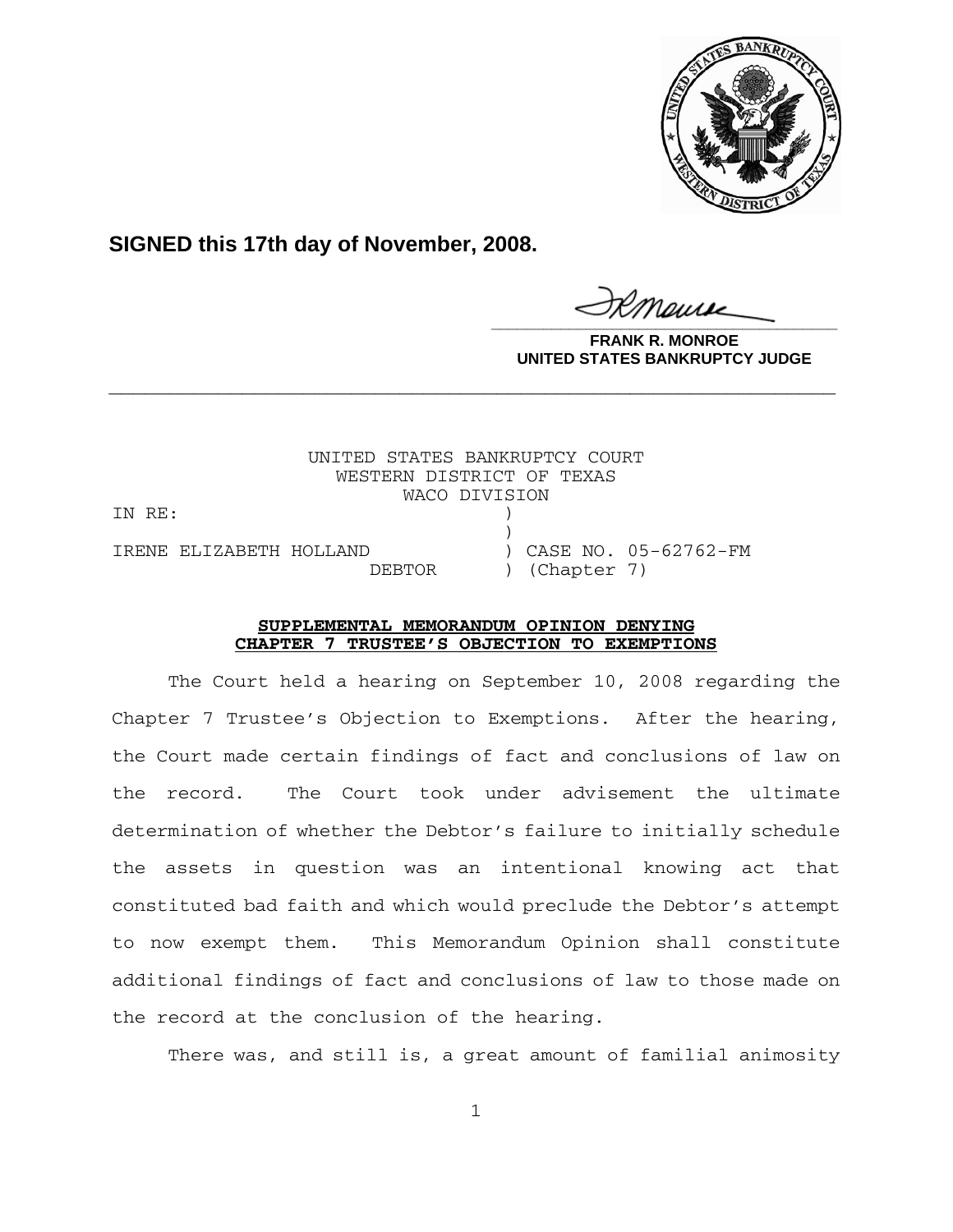surrounding the Debtor's failure to repay a large loan she owed to her mother. The Debtor has been estranged from her mother and has not talked to her sisters since sometime in 2003 when the Debtor's mother sued her to collect the debt that was owed. Further, about that same time in 2003, the Debtor's mother made statements to her to the effect that she was dis-inheriting her and that the Debtor should expect nothing on her death as she had already received her inheritance [apparently the debt that she was suing on].

The Court finds it credible that the Debtor believed what her mother had told her; and that, in fact, she believed she was to receive nothing at her mother's death. This finding is buttressed by the familial animosity that continues to this very day, the active and aggressive litigation her mother brought against her, and her isolation from her sisters. The Court, therefore, finds that the Debtor believed, as of the date of the Petition, that she had been removed as a beneficiary under the Samuel L. Petro Revocable Trust and the Prudential life insurance policy in question.

At the same time, any inquiry either of her mother or her sister, Juliette Ulrich, around the petition date would have disclosed to her that she still was a beneficiary of both the trust and the life insurance policy. The Court finds that the failure to schedule the trust and the life insurance policy on her initial schedules was negligent but not willful. Due to the Debtor's negligence, it was necessary for the Chapter 7 Trustee to further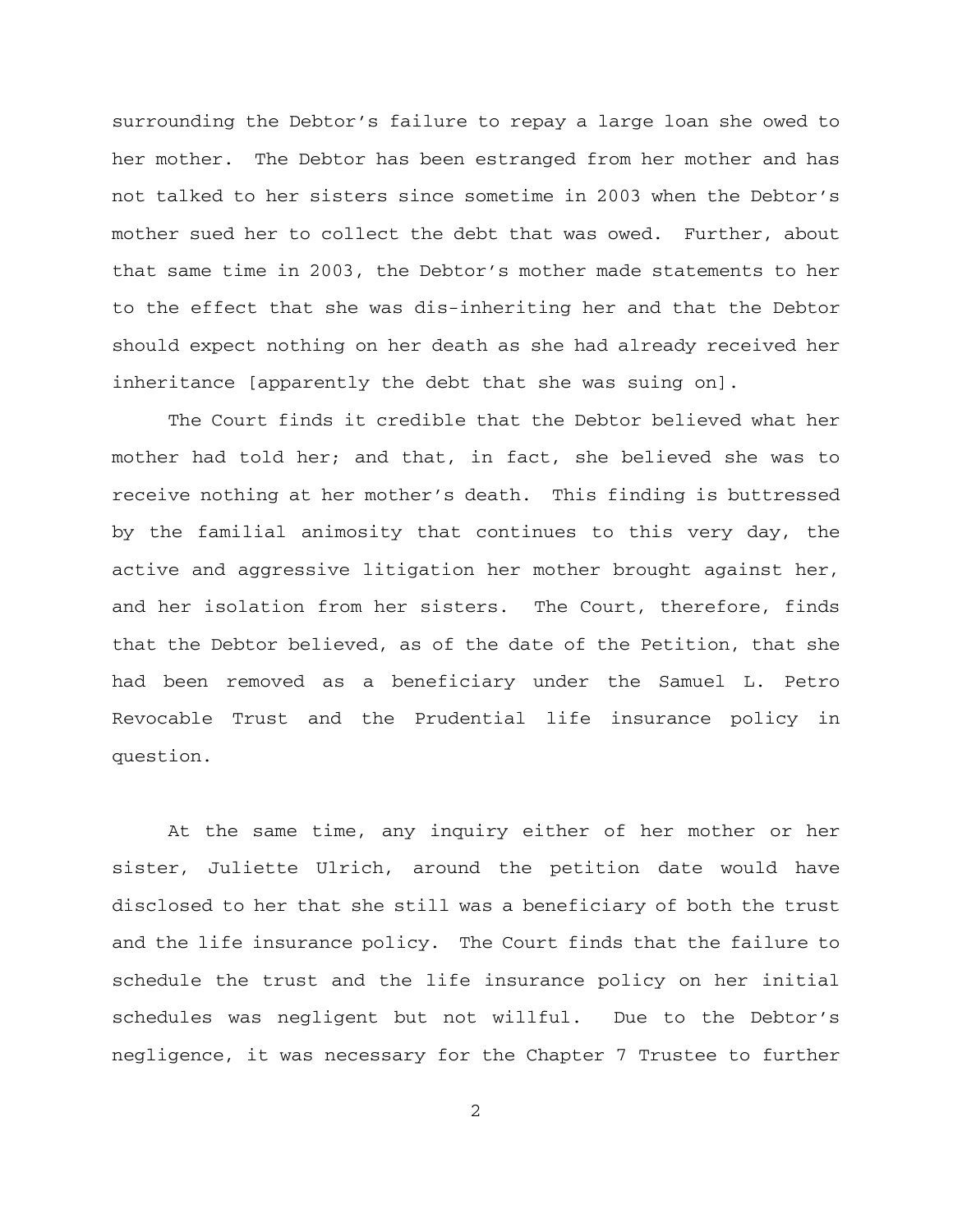investigate this case and to litigate the exemption claim. Debtor should be assessed the Trustee's costs and expenses so as not to prejudice her creditors. $<sup>1</sup>$ </sup>

Debtor's mother died in February 2007. Her sister, Juliette Ulrich, is the executrix of her mother's estate. Although no objection to the exemption, or other pleading in regard thereto, was filed by her mother's estate, it is apparent from the record that someone, apparently the trustee, has taken the position with the Debtor that her creditors are prejudiced by her amended claim of exemptions by reason of the attorney's fees incurred by her mother's estate in finding the existence of the disputed assets. Apparently, Juliette Ulrich paid Jay Gueck, an attorney who has represented her mother's estate in previous unsuccessful §727 and §523 litigation against the Debtor, approximately \$30,000.00 to discover the existence of these assets. However, Ms. Ulrich knew the existence of the assets, and prior to her death, so did the Debtor's and Ms. Ulrich's mother. But they apparently did not know those assets had not been disclosed by the Debtor in her schedules; a fact that would have been easily ascertained had anybody looked. Why \$30,000.00 was paid to Jay Gueck for the purpose of finding out something the parties already knew is beyond the Court. Such does not qualify as "prejudice" as required by the Fifth Circuit in order to deny the Debtor the right to amend her schedules and claim these assets not initially scheduled as exempt. In the *Williamson*

<sup>1</sup> See, *In re Mathis,* 2007 WL 954756 (Bankr. E.D. Tenn) and cases cited therein.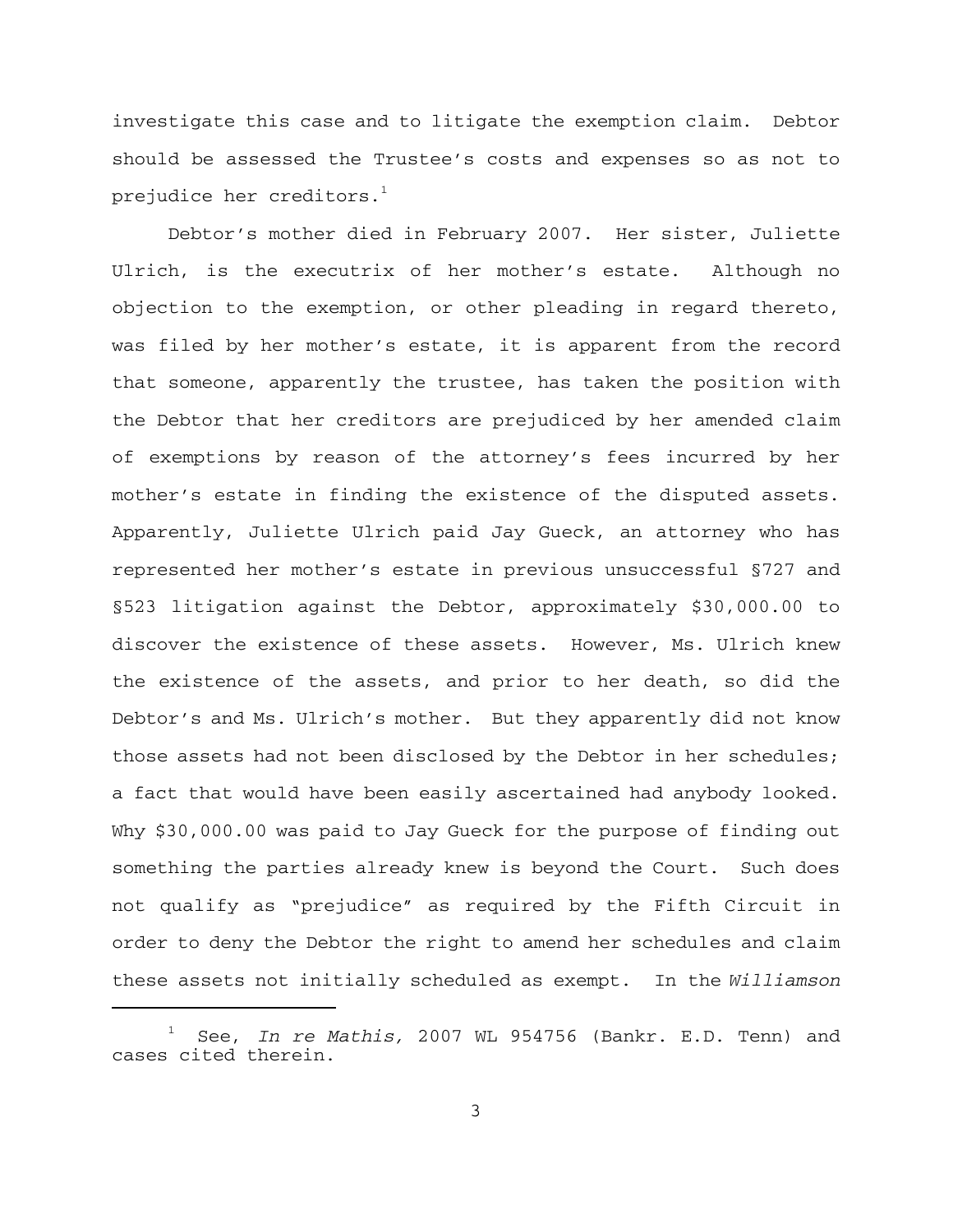case, the Fifth Circuit stated, "[t]he law in this Circuit at least since 1969 has been to follow the general rule of liberal amendment of exemption claims." *Matter of Williamson,* 804 F.2d 1355, 1358  $(5<sup>th</sup>$  Cir. 1986). The Circuit then went on to define the circumstances under which such amendments would be allowed, such primarily being the absence of bad faith or prejudice to the creditors. In this case, there is no bad faith because the Court has found that the Debtor did not believe on the petition date that the assets in question existed.

On the issue of prejudice, the Circuit rejected the argument that prejudice exists because if the amendment is allowed the creditors would not get the money. It stated that the proper question of prejudice does not concern the ultimate outcome of the action but, "the harm to the creditor's litigating posture because of some detrimental reliance on the debtor's initial position." Id.

In the case at bar, the only litigants are the Trustee and the Debtor. The Court has addressed the prejudice to the Trustee as the Estate's representative and is requiring the Debtor to pay Trustee's costs and expenses because of her negligence so that her creditors will not be prejudiced. However, prejudice in this case does not reach so far as to include her mother's estate's lawyers billing her estate approximately \$30,000.00 to determine that the assets existed and were unscheduled when the estate's executrix knew of the assets all along and the decedent, Debtor's mother,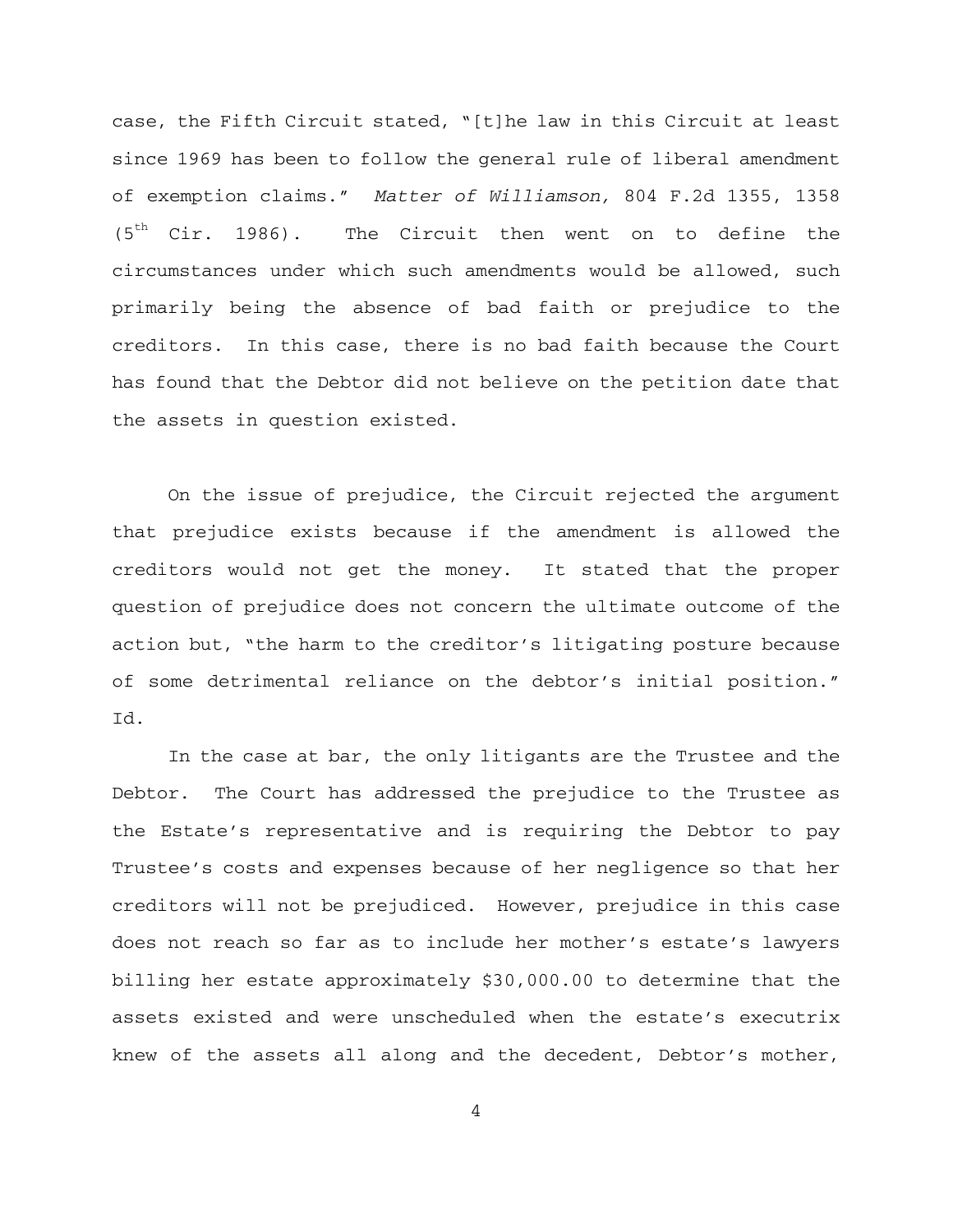knew of the assets prior to her death at the time at which she was actively litigating the §727/§523 complaint against her daughter in this very Court. The fact is that those attorneys' fees are excessive and most likely the result of the failure of counsel and his clients to properly communicate. That should not be the problem of the Debtor.

The Debtor did not know that these assets still existed on the petition date in September, 2005. Their existence only came to her knowledge after her mother's death in February 2007. In fact, according to the Amended Motion to Reopen Bankruptcy Case to Revoke Discharge and Dismiss Bankruptcy Case filed by the estate of Debtor's mother, the actual death benefit of \$108,310.95 was paid to the Debtor on or about August 6, 2007.

The Debtor thought that based upon previous advice of counsel when filing the bankruptcy that anything she received more than six months after the petition date would be hers, especially proceeds of life insurance. Therefore, she did not immediately communicate these facts to her counsel. There is simply not enough evidence to conclude that the Debtor acted in bad faith.

Debtor actually claimed as exempt her one-quarter interest in the Prudential Life Insurance policy itself. The Debtor valued her one-quarter interest in the policy as of the petition date as \$1.00. However, as of the petition date, it is the cash surrender value that existed in the policy which is exempt not the policy